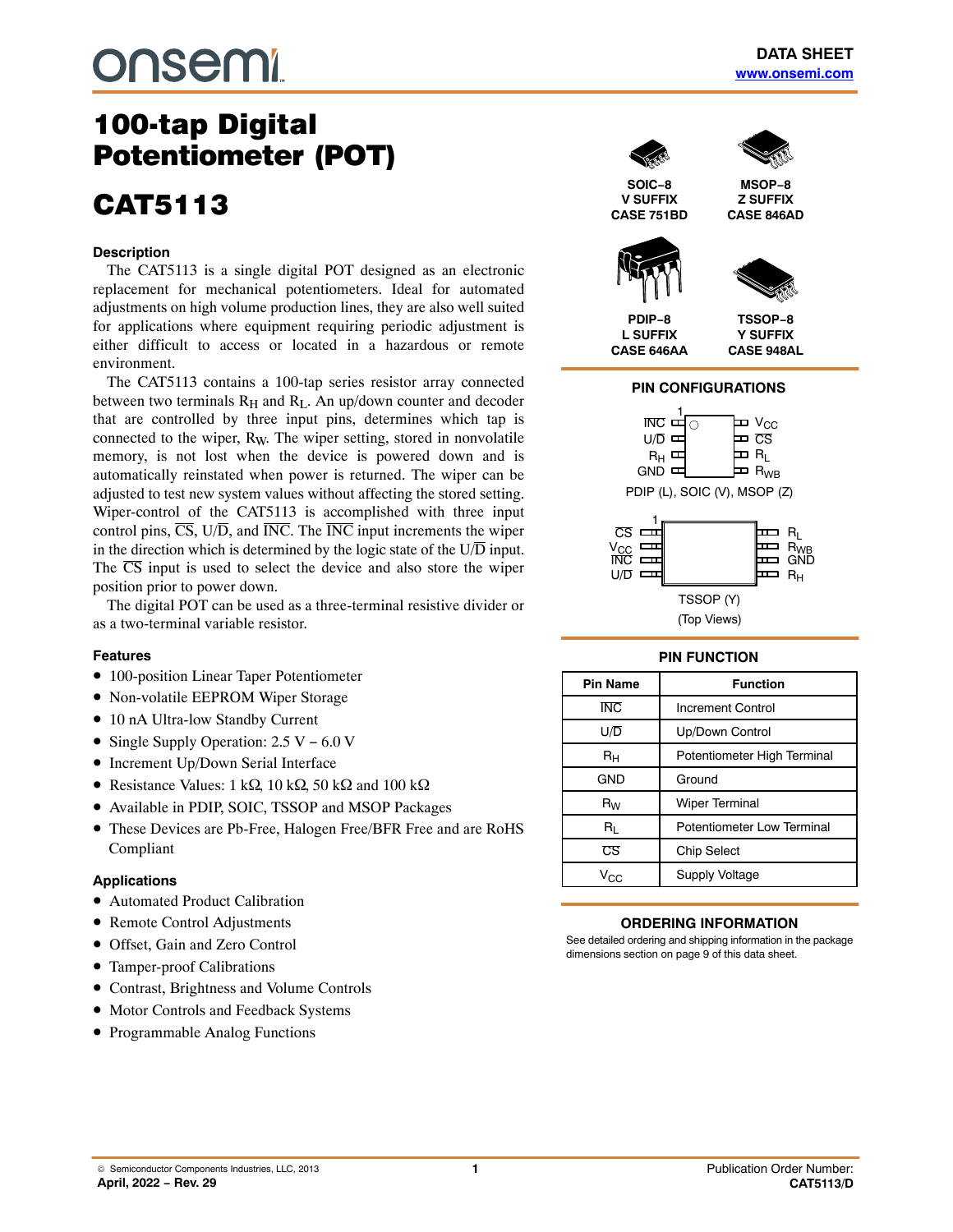#### **DEVICE MARKING INFORMATION**

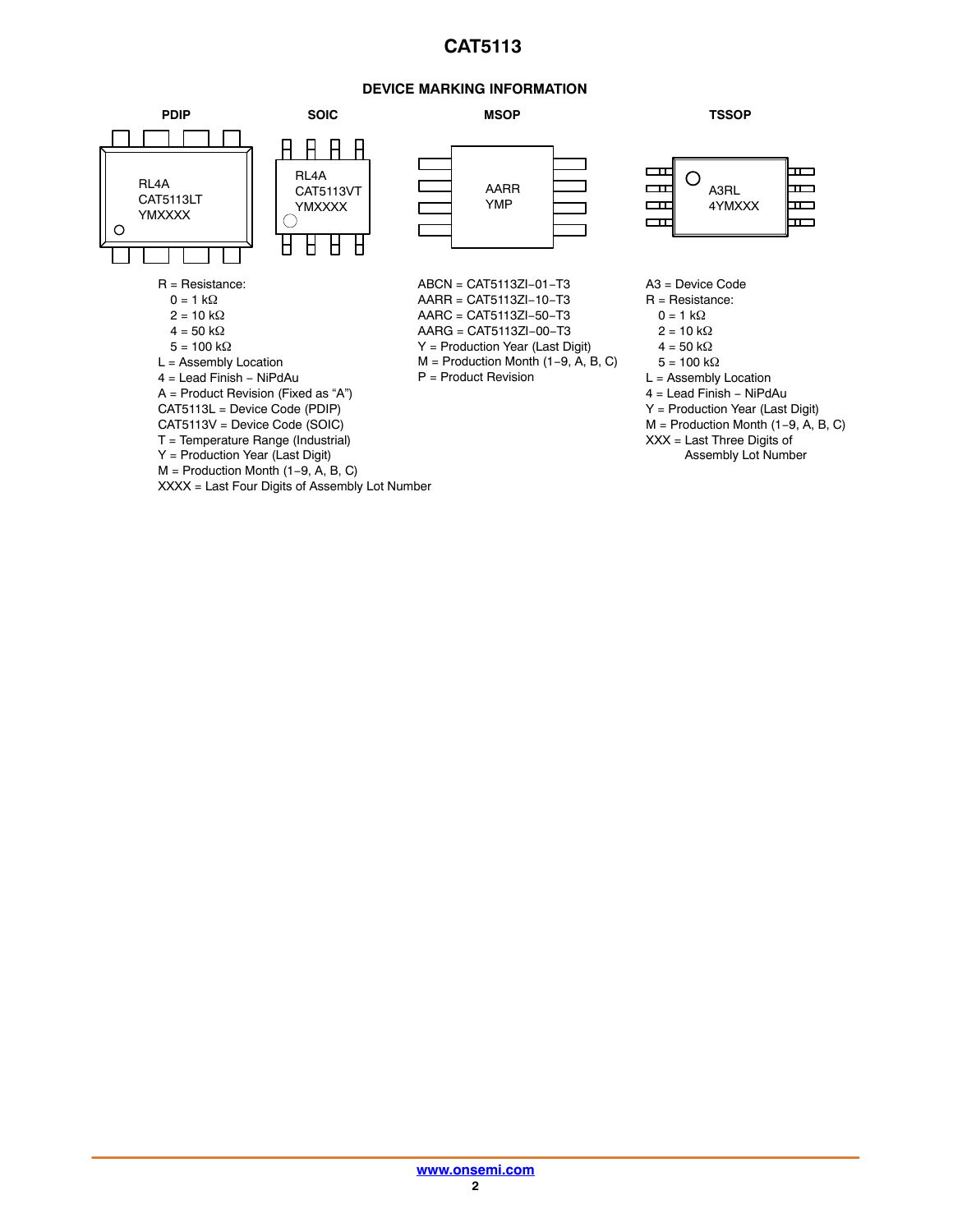## **Functional Diagram**



#### **Pin Description**

**INC:** Increment Control Input

The  $\overline{\text{INC}}$  input moves the wiper in the up or down direction determined by the condition of the  $U/\overline{D}$  input.

#### **U/D:** Up/Down Control Input

The  $U/\overline{D}$  input controls the direction of the wiper movement. When in a high state and  $\overline{CS}$  is low, any high-to-low transition on  $\overline{INC}$  will cause the wiper to move one increment toward the  $R_H$  terminal. When in a low state and  $\overline{CS}$  is low, any high-to-low transition on  $\overline{INC}$  will cause the wiper to move one increment towards the  $R_L$  terminal.

#### **RH:** High End Potentiometer Terminal

RH is the high end terminal of the potentiometer. It is not required that this terminal be connected to a potential greater than the  $R_L$  terminal. Voltage applied to the  $R_H$  terminal cannot exceed the supply voltage,  $V_{CC}$  or go below ground, GND.

#### **RW:** Wiper Potentiometer Terminal

R<sub>W</sub> is the wiper terminal of the potentiometer. Its position on the resistor array is controlled by the control inputs,  $\overline{\text{INC}}$ ,  $U/\overline{D}$  and  $\overline{CS}$ . Voltage applied to the R<sub>W</sub> terminal cannot exceed the supply voltage,  $V_{CC}$  or go below ground, GND.

#### **R<sub>L</sub>:** Low End Potentiometer Terminal

 $R<sub>L</sub>$  is the low end terminal of the potentiometer. It is not required that this terminal be connected to a potential less than the  $R_H$  terminal. Voltage applied to the  $R_L$  terminal cannot exceed the supply voltage,  $V_{CC}$  or go below ground, GND.  $R_L$  and  $R_H$  are electrically interchangeable.

#### **CS:** Chip Select

The chip select input is used to activate the control input of the CAT5113 and is active low. When in a high state, activity on the  $\overline{\text{INC}}$  and  $\overline{\text{U/D}}$  inputs will not affect or change the position of the wiper.

#### **Device Operation**

The CAT5113 operates like a digitally controlled potentiometer with  $R_H$  and  $R_L$  equivalent to the high and low terminals and  $R_W$  equivalent to the mechanical potentiometer's wiper. There are 100 available tap positions including the resistor end points,  $R_H$  and  $R_L$ . There are 99 resistor elements connected in series between the  $R_H$  and  $R_L$ terminals. The wiper terminal is connected to one of the 100 taps and controlled by three inputs,  $\overline{\text{INC}}$ ,  $\overline{\text{U}}$  and  $\overline{\text{CS}}$ . These inputs control a seven−bit up/down counter whose output is decoded to select the wiper position. The selected wiper position can be stored in nonvolatile memory using the  $\overline{\text{INC}}$ and  $\overline{\text{CS}}$  inputs.

With  $\overline{CS}$  set LOW the CAT5113 is selected and will respond to the  $U/\overline{D}$  and  $\overline{INC}$  inputs. HIGH to LOW transitions on  $\overline{\text{INC}}$  will increment or decrement the wiper (depending on the state of the  $U/\overline{D}$  input and seven-bit counter). The wiper, when at either fixed terminal, acts like its mechanical equivalent and does not move beyond the last position. The value of the counter is stored in nonvolatile memory whenever  $\overline{\text{CS}}$  transitions HIGH while the  $\overline{\text{INC}}$  input is also HIGH. When the CAT5113 is powered-down, the last stored wiper counter position is maintained in the nonvolatile memory. When power is restored, the contents of the memory are recalled and the counter is set to the value stored.

With INC set low, the CAT5113 may be de-selected and powered down without storing the current wiper position in nonvolatile memory. This allows the system to always power up to a preset value stored in nonvolatile memory.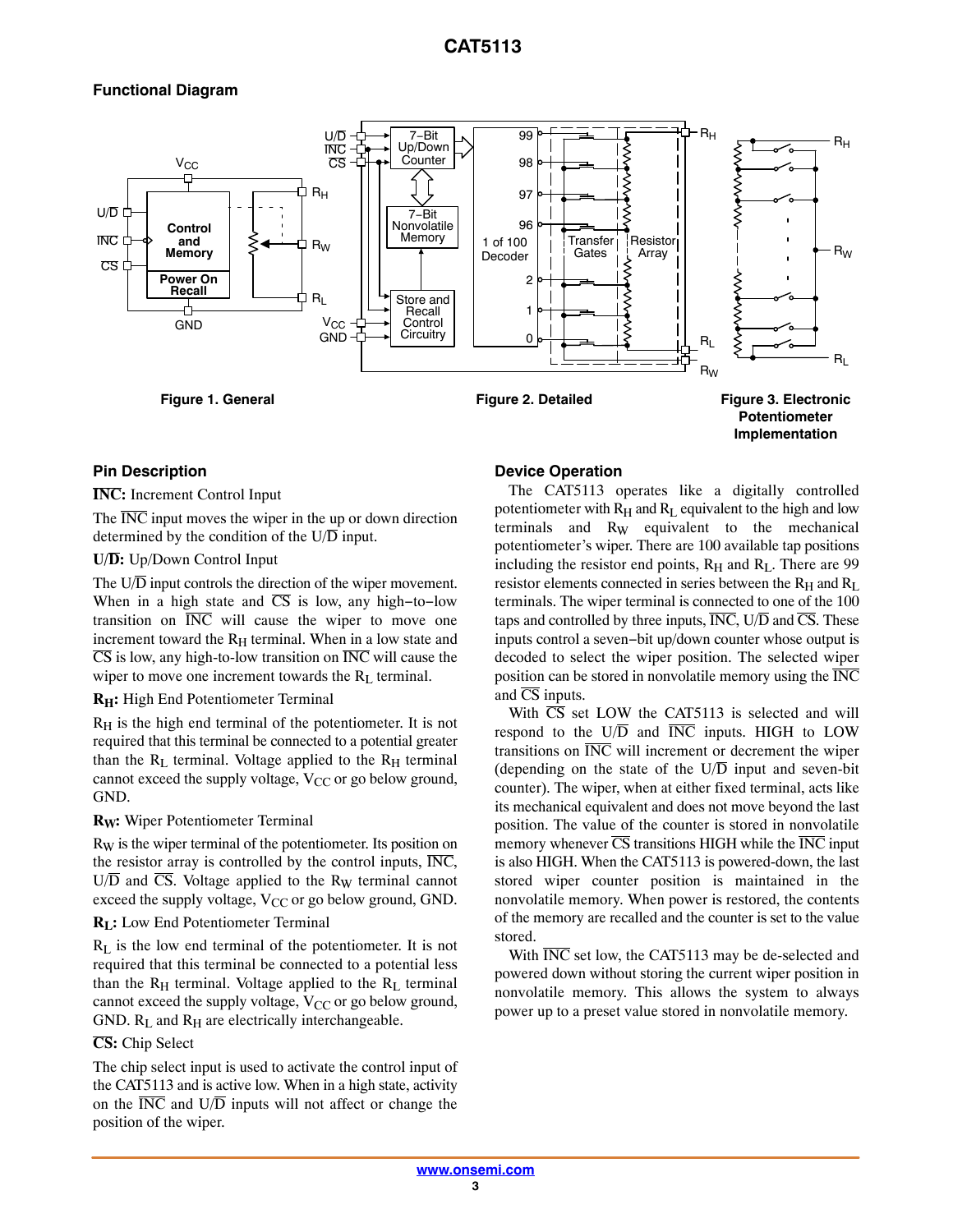#### **Table 1. OPERATION MODES**

| <b>INC</b>  | cs          | $U/\overline{D}$ | Operation                   |
|-------------|-------------|------------------|-----------------------------|
| High to Low | Low         | High             | Wiper toward H              |
| High to Low | Low         | Low              | Wiper toward L              |
| High        | Low to High |                  | <b>Store Wiper Position</b> |
| Low         | Low to High | x                | No Store, Return to Standby |
| х           | High        | х                | Standby                     |

#### **Table 2. ABSOLUTE MAXIMUM RATINGS**

| <b>Parameters</b>                                                        | <b>Ratings</b>          | <b>Units</b> |
|--------------------------------------------------------------------------|-------------------------|--------------|
| Supply Voltage<br>$V_{CC}$ to $GND$                                      | $-0.5$ to $+7$          | v            |
| Inputs<br>CS to GND                                                      | $-0.5$ to $V_{CC}$ +0.5 | $\vee$       |
| <b>INC</b> to GND                                                        | $-0.5$ to $V_{CC}$ +0.5 | $\vee$       |
| $U/\overline{D}$ to GND                                                  | $-0.5$ to $V_{CC}$ +0.5 | $\vee$       |
| H to GND                                                                 | $-0.5$ to $V_{CC}$ +0.5 | $\vee$       |
| L to GND                                                                 | $-0.5$ to $V_{CC}$ +0.5 | $\vee$       |
| W to GND                                                                 | $-0.5$ to $V_{CC}$ +0.5 | v            |
| <b>Operating Ambient Temperature</b><br>Commercial ('C' or Blank suffix) | 0 to 70                 | $^{\circ}$ C |
| Industrial ('I' suffix)                                                  | $-40$ to $+85$          | $^{\circ}C$  |
| Junction Temperature                                                     | $+150$                  | $^{\circ}$ C |
| Storage Temperature                                                      | $-65$ to 150            | $^{\circ}$ C |
| Lead Soldering (10 s max)                                                | $+300$                  | $^{\circ}$ C |

Stresses exceeding those listed in the Maximum Ratings table may damage the device. If any of these limits are exceeded, device functionality should not be assumed, damage may occur and reliability may be affected.

#### **Table 3. RELIABILITY CHARACTERISTICS**

| Symbol                       | <b>Parameter</b>          | <b>Test Method</b>            | Min      | Typ | Max | <b>Units</b>  |
|------------------------------|---------------------------|-------------------------------|----------|-----|-----|---------------|
| $V_{7AP}$ (Note 1)           | <b>ESD Susceptibility</b> | MIL-STD-883, Test Method 3015 | 2000     |     |     |               |
| $IITH$ (Notes 1, 2)          | Latch-Up                  | JEDEC Standard 17             | 100      |     |     | mA            |
| $\mathsf{T}_{\mathsf{DR}}$   | Data Retention            | MIL-STD-883, Test Method 1008 | 100      |     |     | Years         |
| ${\mathsf N}_{\mathsf{END}}$ | Endurance                 | MIL-STD-883, Test Method 1003 | .000.000 |     |     | <b>Stores</b> |

1. This parameter is tested initially and after a design or process change that affects the parameter.

2. Latch-up protection is provided for stresses up to 100 mA on address and data pins from −1 V to V $_{\rm CC}$  + 1 V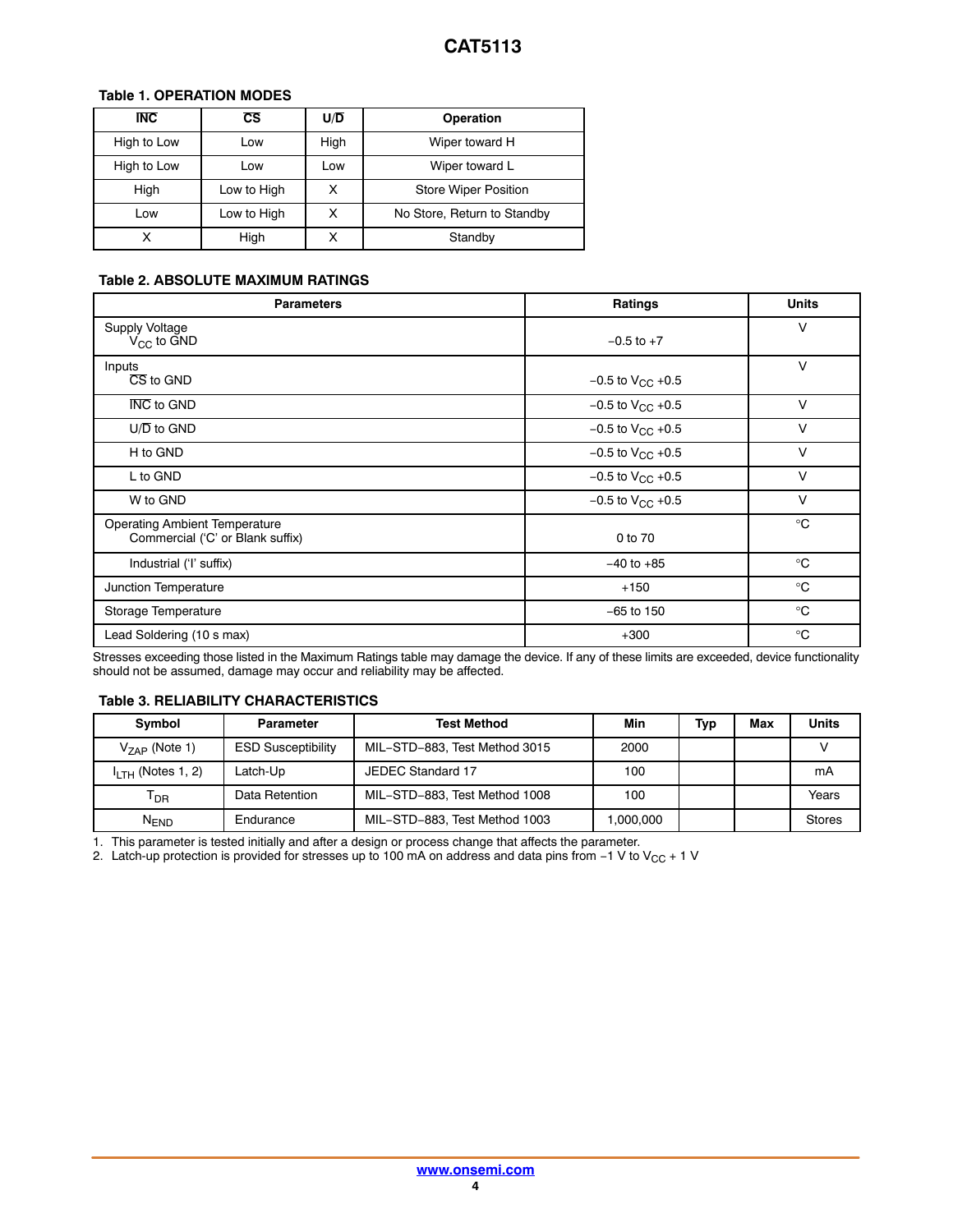## **Table 4. DC ELECTRICAL CHARACTERISTICS** (V<sub>CC</sub> = +2.5 V to +6 V unless otherwise specified)

| Symbol                    | <b>Parameter</b>                    | <b>Conditions</b>                                                                                 | Min                | <b>Typ</b>               | Max                   | Units          |  |
|---------------------------|-------------------------------------|---------------------------------------------------------------------------------------------------|--------------------|--------------------------|-----------------------|----------------|--|
|                           | <b>POWER SUPPLY</b>                 |                                                                                                   |                    |                          |                       |                |  |
| $V_{CC}$                  | <b>Operating Voltage Range</b>      |                                                                                                   | 2.5                |                          | 6.0                   | V              |  |
| I <sub>CC1</sub>          | Supply Current (Increment)          | $V_{CC}$ = 6 V, f = 1 MHz, $I_W$ = 0                                                              | $\equiv$           | $\overline{\phantom{0}}$ | 100                   | μA             |  |
|                           |                                     | $V_{CC}$ = 6 V, f = 250 kHz, $I_W$ = 0                                                            | $\qquad \qquad -$  | $\overline{\phantom{0}}$ | 50                    | μA             |  |
| $I_{CC2}$                 | Supply Current (Write)              | Programming, $V_{CC} = 6 V$                                                                       | $\equiv$           | $\equiv$                 | 1000                  | μA             |  |
|                           |                                     | $V_{CC}$ = 3 V                                                                                    | $\equiv$           | $\overline{\phantom{0}}$ | 500                   | μA             |  |
| $I_{SB1}$ (Note 3)        | Supply Current (Standby)            | $\overline{CS} = V_{CC} - 0.3 \text{ V}$<br>U/D, $\overline{INC} = V_{CC} - 0.3 \text{ V}$ or GND | $\qquad \qquad -$  | 0.01                     | $\mathbf{1}$          | μA             |  |
| <b>LOGIC INPUTS</b>       |                                     |                                                                                                   |                    |                          |                       |                |  |
| Iн                        | Input Leakage Current               | $V_{IN} = V_{CC}$                                                                                 | $\qquad \qquad -$  | $\equiv$                 | 10                    | μA             |  |
| Ι <sub>ΙL</sub>           | Input Leakage Current               | $V_{IN} = 0 V$                                                                                    |                    | $\equiv$                 | $-10$                 | μA             |  |
| $\rm V_{IH2}$             | CMOS High Level Input Voltage       | $2.5 V \leq V_{CC} \leq 6 V$                                                                      | $V_{\rm CC}$ x 0.7 | $\equiv$                 | $V_{\text{CC}} + 0.3$ | V              |  |
| V <sub>IL2</sub>          | <b>CMOS Low Level Input Voltage</b> |                                                                                                   | $-0.3$             | $\equiv$                 | $V_{\rm CC}$ x 0.2    | V              |  |
|                           | POTENTIOMETER CHARACTERISTICS       |                                                                                                   |                    |                          |                       |                |  |
| $R_{\text{POT}}$          | Potentiometer Resistance            | -01 Device                                                                                        |                    | $\mathbf{1}$             |                       | kΩ             |  |
|                           |                                     | -10 Device                                                                                        |                    | 10                       |                       |                |  |
|                           |                                     | -50 Device                                                                                        |                    | 50                       |                       |                |  |
|                           |                                     | -00 Device                                                                                        |                    | 100                      |                       |                |  |
|                           | Pot. Resistance Tolerance           |                                                                                                   |                    |                          | ±20                   | %              |  |
| V <sub>RH</sub>           | Voltage on R <sub>H</sub> pin       |                                                                                                   | $\mathbf 0$        |                          | $V_{\rm CC}$          | V              |  |
| V <sub>RL</sub>           | Voltage on R <sub>1</sub> pin       |                                                                                                   | 0                  |                          | $V_{\rm GC}$          | V              |  |
|                           | Resolution                          |                                                                                                   |                    | $\mathbf{1}$             |                       | %              |  |
| <b>INL</b>                | <b>Integral Linearity Error</b>     | $I_W \leq 2 \mu A$                                                                                |                    | 0.5                      | $\mathbf{1}$          | <b>LSB</b>     |  |
| <b>DNL</b>                | <b>Differential Linearity Error</b> | $I_W \leq 2 \mu A$                                                                                |                    | 0.25                     | 0.5                   | <b>LSB</b>     |  |
| R <sub>WI</sub>           | <b>Wiper Resistance</b>             | $V_{CC}$ = 5 V, $I_W$ = 1 mA                                                                      |                    |                          | 400                   | Ω              |  |
|                           |                                     | $V_{CC}$ = 2.5 V, $I_W$ = 1 mA                                                                    |                    |                          | 1000                  | Ω              |  |
| $I_{\mathsf{W}}$          | <b>Wiper Current</b>                | (Note 4)                                                                                          | $-4.4$             |                          | 4.4                   | mA             |  |
| <b>TC<sub>RPOT</sub></b>  | TC of Pot Resistance                |                                                                                                   |                    | 300                      |                       | ppm/°C         |  |
| <b>TC<sub>RATIO</sub></b> | <b>Ratiometric TC</b>               |                                                                                                   |                    |                          | 20                    | ppm/°C         |  |
| $V_N$                     | Noise                               | 100 kHz / 1 kHz                                                                                   |                    | 8/24                     |                       | $nV/\sqrt{Hz}$ |  |
| $C_H/C_L/C_W$             | Potentiometer Capacitances          |                                                                                                   |                    | 8/8/25                   |                       | pF             |  |
| fc                        | <b>Frequency Response</b>           | Passive Attenuator, 10 kΩ                                                                         |                    | 1.7                      |                       | <b>MHz</b>     |  |

3. Latch-up protection is provided for stresses up to 100 mA on address and data pins from –1 V to V<sub>CC</sub> + 1 V<br>4. This parameter is not 100% tested.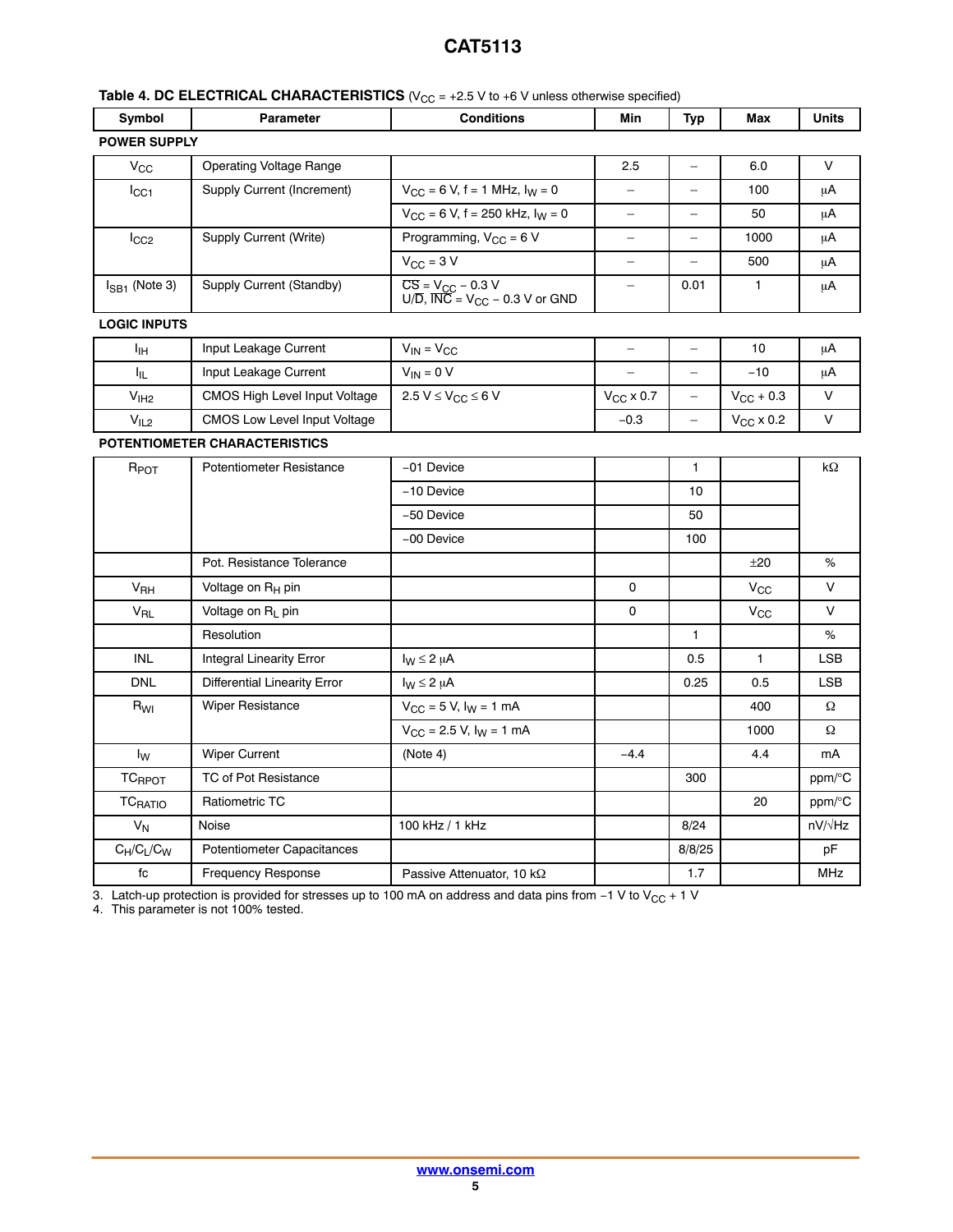#### **Table 5. AC TEST CONDITIONS**

| $V_{\text{CC}}$ Range     | 2.5 V $\leq$ V <sub>CC</sub> $\leq$ 6 V    |
|---------------------------|--------------------------------------------|
| Input Pulse Levels        | 0.2 V <sub>CC</sub> to 0.7 V <sub>CC</sub> |
| Input Rise and Fall Times | 10 ns                                      |
| Input Reference Levels    | $0.5 V_{CC}$                               |

#### **Table 6. AC OPERATING CHARACTERISTICS** ( $V_{CC} = +2.5$  V to  $+6.0$  V,  $V_H = V_{CC}$ ,  $V_L = 0$  V, unless otherwise specified)

| Symbol                 | <b>Parameter</b>                          | <b>Min</b>               | Typ (Note 5)                 | Max               | <b>Units</b> |
|------------------------|-------------------------------------------|--------------------------|------------------------------|-------------------|--------------|
| $t_{Cl}$               | CS to INC Setup                           | 100                      | $\qquad \qquad \blacksquare$ | -                 | ns           |
| $t_{DI}$               | U/D to INC Setup                          | 50                       | -                            |                   | ns           |
| $t_{ID}$               | $U/\overline{D}$ to $\overline{INC}$ Hold | 100                      | -                            |                   | ns           |
| $t_{\rm IL}$           | <b>INC LOW Period</b>                     | 250                      | $\overline{\phantom{0}}$     |                   | ns           |
| t <sub>IН</sub>        | <b>INC HIGH Period</b>                    | 250                      | -                            |                   | ns           |
| t <sub>IC</sub>        | <b>INC</b> Inactive to CS Inactive        |                          | -                            |                   | μs           |
| t <sub>CPH</sub>       | CS Deselect Time (NO STORE)               | 100                      | -                            |                   | ns           |
| t <sub>CPH</sub>       | CS Deselect Time (STORE)                  | 10                       | $\qquad \qquad \blacksquare$ | -                 | ms           |
| t <sub>IW</sub>        | <b>INC</b> to V <sub>OUT</sub> Change     | $\overline{\phantom{0}}$ |                              | 5                 | μs           |
| $t_{\text{CYC}}$       | <b>INC</b> Cycle Time                     |                          | $\overline{\phantom{0}}$     | $\qquad \qquad -$ | μs           |
| $t_R$ , $t_F$ (Note 6) | <b>INC Input Rise and Fall Time</b>       |                          |                              | 500               | μs           |
| $t_{PU}$ (Note 6)      | Power-up to Wiper Stable                  |                          | $\equiv$                     |                   | ms           |
| $t_{WR}$               | Store Cycle                               |                          | 5                            | 10                | ms           |

5. Typical values are for T<sub>A</sub> = 25°C and nominal supply voltage.<br>6. This parameter is periodically sampled and not 100% tested.

7. MI in the A.C. Timing diagram refers to the minimum incremental change in the W output due to a change in the wiper position.



**Figure 4. A.C. Timing**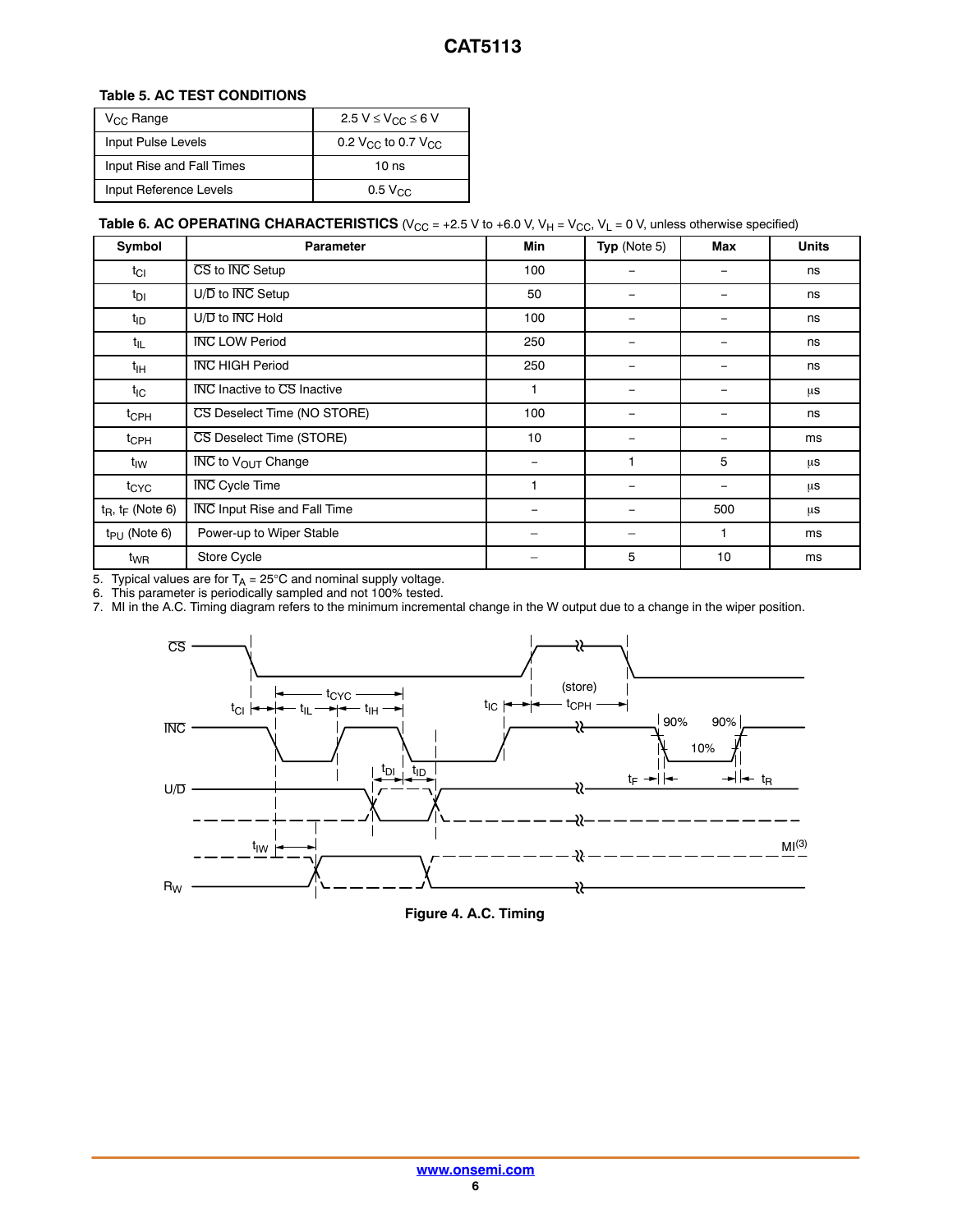#### **APPLICATIONS INFORMATION**



**Figure 5. Potentiometer Configuration**

**Digital POT**

+5 V

**Applications**





7

 $0.003 \mu F$ 

5 3

pR<sub>POT</sub>  $(1-p)R<sub>POT</sub>$ 

 $R<sub>2</sub>$ 

6

 $R_1$ 

C

 $\mathsf{R}_{\mathsf{B}}$ 

 $_{\mathsf{R}_{\mathsf{A}}}$ 

 $0.01 \mu F$  4  $^2$  1  $\frac{1}{2}$  0.01  $\mu$ F

2 1 6 | 5

4 8

**555**

 $\overline{3}$ 

+5 V

 $\Box$ 





**Figure 8. Sensor Auto Referencing Circuit**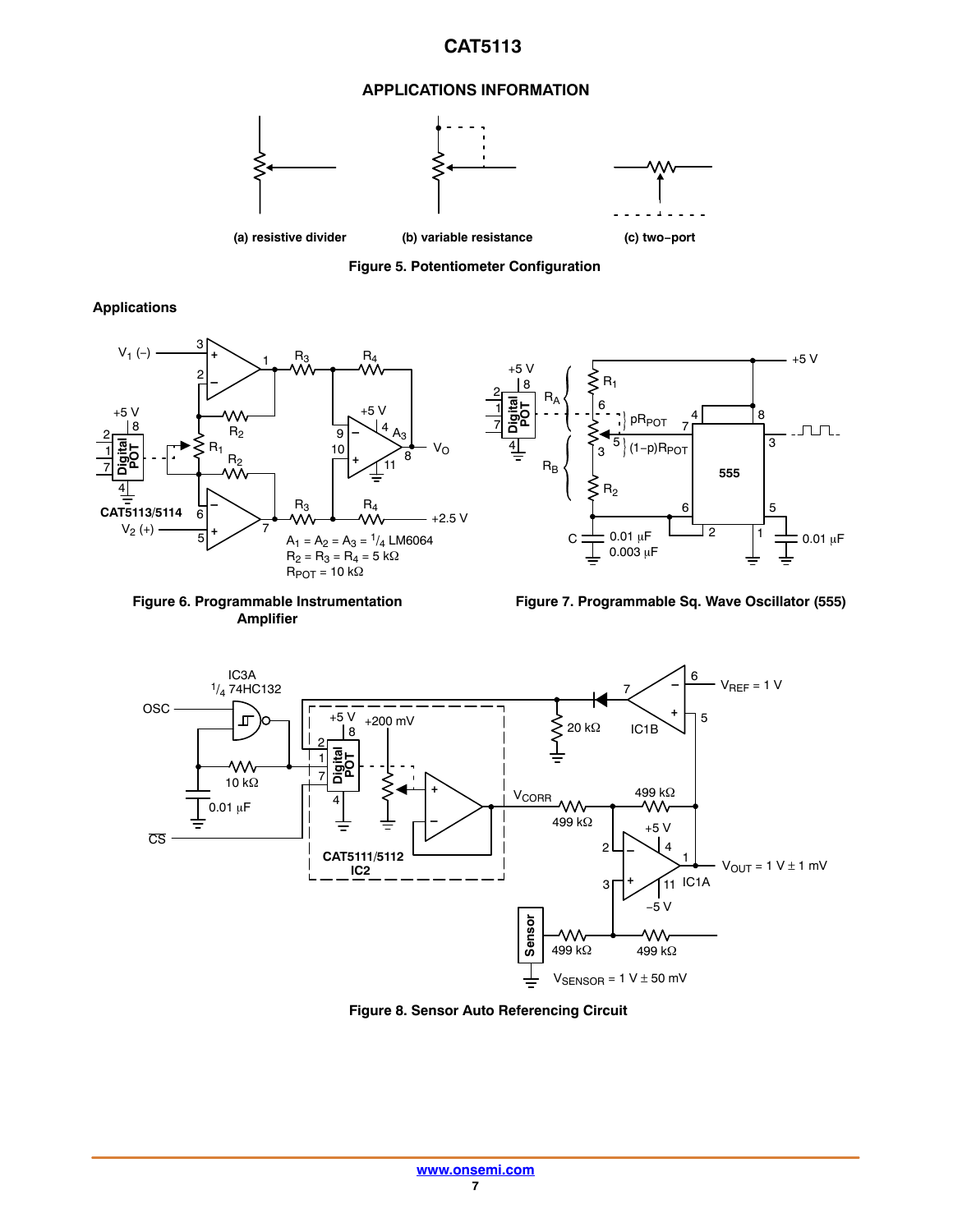





**Figure 10. Programmable I to V Converter**











**Figure 13. Programmable Current Source/Sink**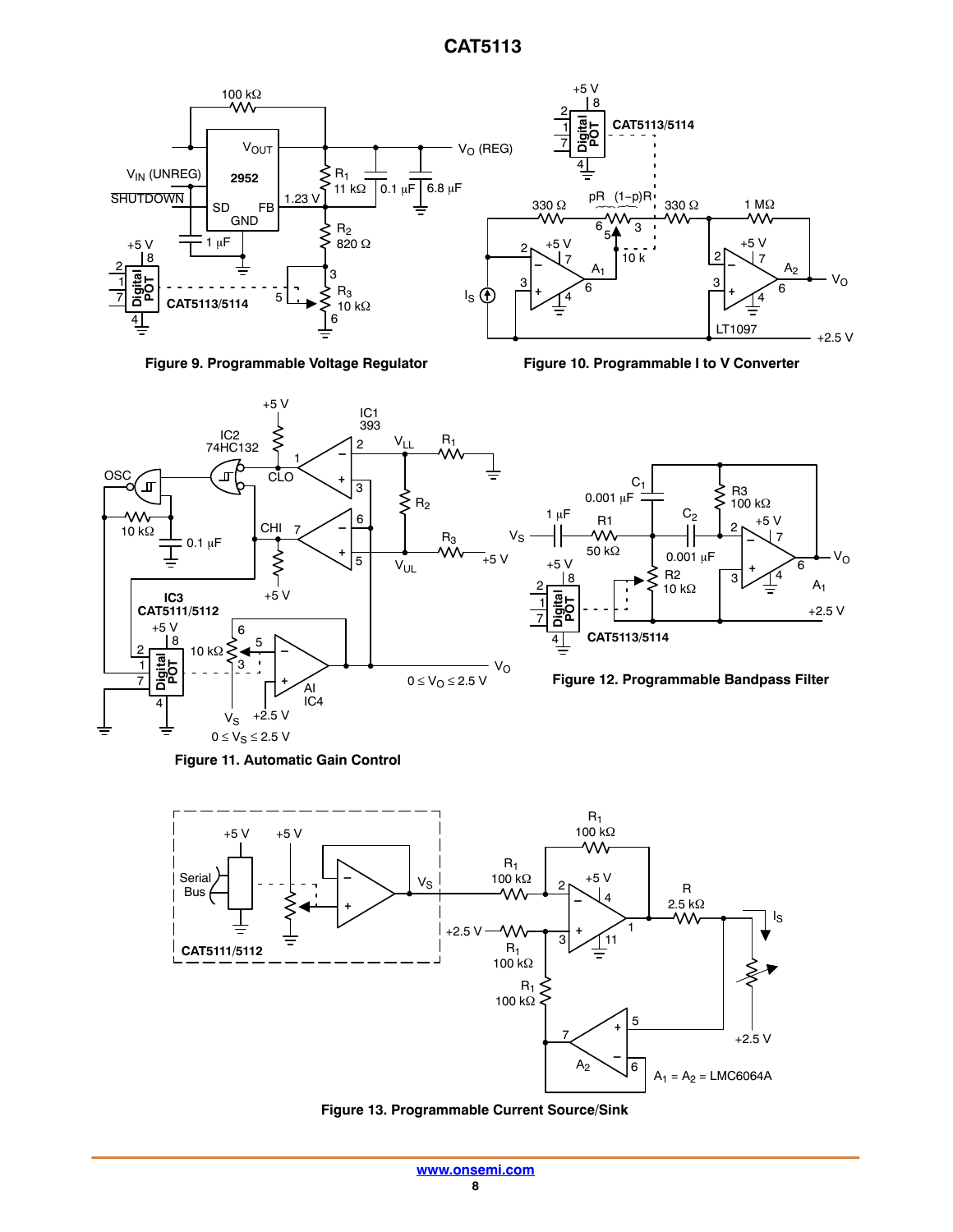#### <span id="page-8-0"></span>**Table 7. ORDERING INFORMATION**

| <b>Orderable Part Number</b> | Resistance ( $k\Omega$ ) | <b>Lead Finish</b> | Package-Pins        | Shipping <sup><math>\dagger</math></sup> |  |
|------------------------------|--------------------------|--------------------|---------------------|------------------------------------------|--|
| CAT5113LI-01-G               | 1                        |                    |                     |                                          |  |
| CAT5113LI-10-G               | 10                       |                    | PDIP-8              |                                          |  |
| CAT5113LI-50-G               | 50                       | <b>NiPdAu</b>      | (Pb-Free)           | 50 Units / Rail                          |  |
| CAT5113LI-00-G               | 100                      |                    |                     |                                          |  |
| CAT5113VI-01-GT3             | 1                        |                    |                     |                                          |  |
| CAT5113VI-10-GT3             | 10                       |                    | SOIC-8<br>(Pb-Free) | 3000 / Tape & Reel                       |  |
| CAT5113VI-50-GT3             | 50                       | <b>NiPdAu</b>      |                     |                                          |  |
| CAT5113VI-00-GT3             | 100                      |                    |                     |                                          |  |
| CAT5113YI-01-GT3             | 1                        |                    | TSSOP-8             |                                          |  |
| CAT5113YI-10-GT3             | 10                       |                    |                     |                                          |  |
| CAT5113YI-50-GT3             | 50                       | <b>NiPdAu</b>      | (Pb-Free)           | 3000 / Tape & Reel                       |  |
| CAT5113YI-00-GT3             | 100                      |                    |                     |                                          |  |
| CAT5113ZI-01-T3              |                          |                    |                     |                                          |  |
| CAT5113ZI-10-T3              | 10                       |                    | MSOP-8              |                                          |  |
| CAT5113ZI-50-T3              | 50                       | Matte-Tin          | (Pb-Free)           | 3000 / Tape & Reel                       |  |
| CAT5113ZI-00-T3              | 100                      |                    |                     |                                          |  |

†For information on tape and reel specifications, including part orientation and tape sizes, please refer to our Tape and Reel Packaging Specifications Brochure, BRD8011/D.

8. All packages are RoHS-compliant (Pb-Free, Halogen-Free).

9. The standard lead finish is NiPdAu, except MSOP package is Matte-Tin.

10.Contact factory for Matte-Tin finish availability for PDIP, SOIC and TSSOP packages.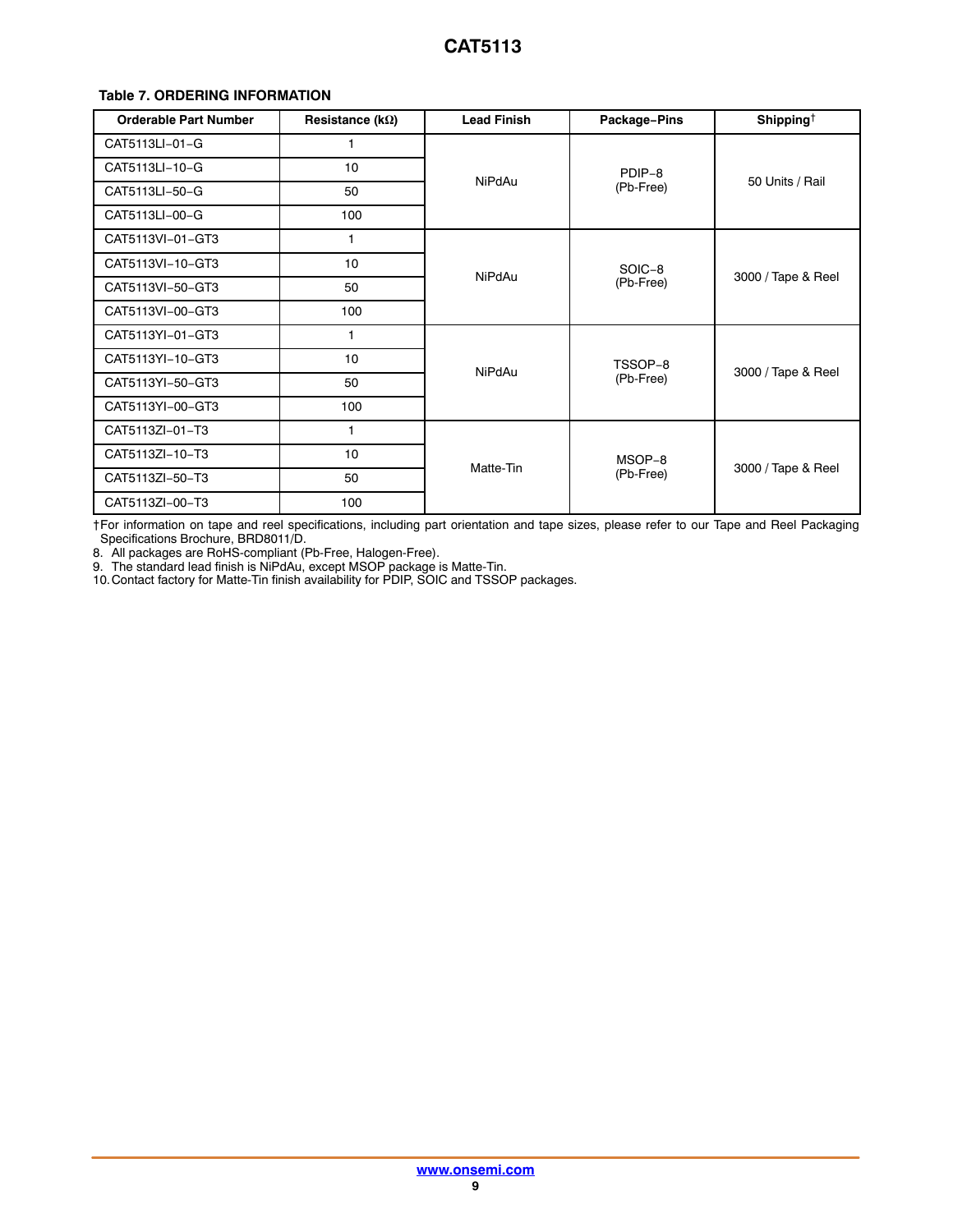## **PACKAGE DIMENSIONS**

**PDIP−8, 300 mils** CASE 646AA ISSUE A



| <b>SYMBOL</b>  | MIN      | <b>NOM</b> | <b>MAX</b> |  |
|----------------|----------|------------|------------|--|
| A              |          |            | 5.33       |  |
| A <sub>1</sub> | 0.38     |            |            |  |
| A <sub>2</sub> | 2.92     | 3.30       | 4.95       |  |
| b              | 0.36     | 0.46       | 0.56       |  |
| b2             | 1.14     | 1.52       | 1.78       |  |
| c              | 0.20     | 0.25       | 0.36       |  |
| D              | 9.02     | 9.27       | 10.16      |  |
| E              | 7.62     | 7.87       | 8.25       |  |
| E <sub>1</sub> | 6.10     | 6.35       | 7.11       |  |
| е              | 2.54 BSC |            |            |  |
| eB             | 7.87     |            | 10.92      |  |
|                | 2.92     | 3.30       | 3.80       |  |

**TOP VIEW**



**SIDE VIEW END VIEW**

#### **Notes:**

(1) All dimensions are in millimeters.

(2) Complies with JEDEC MS-001.

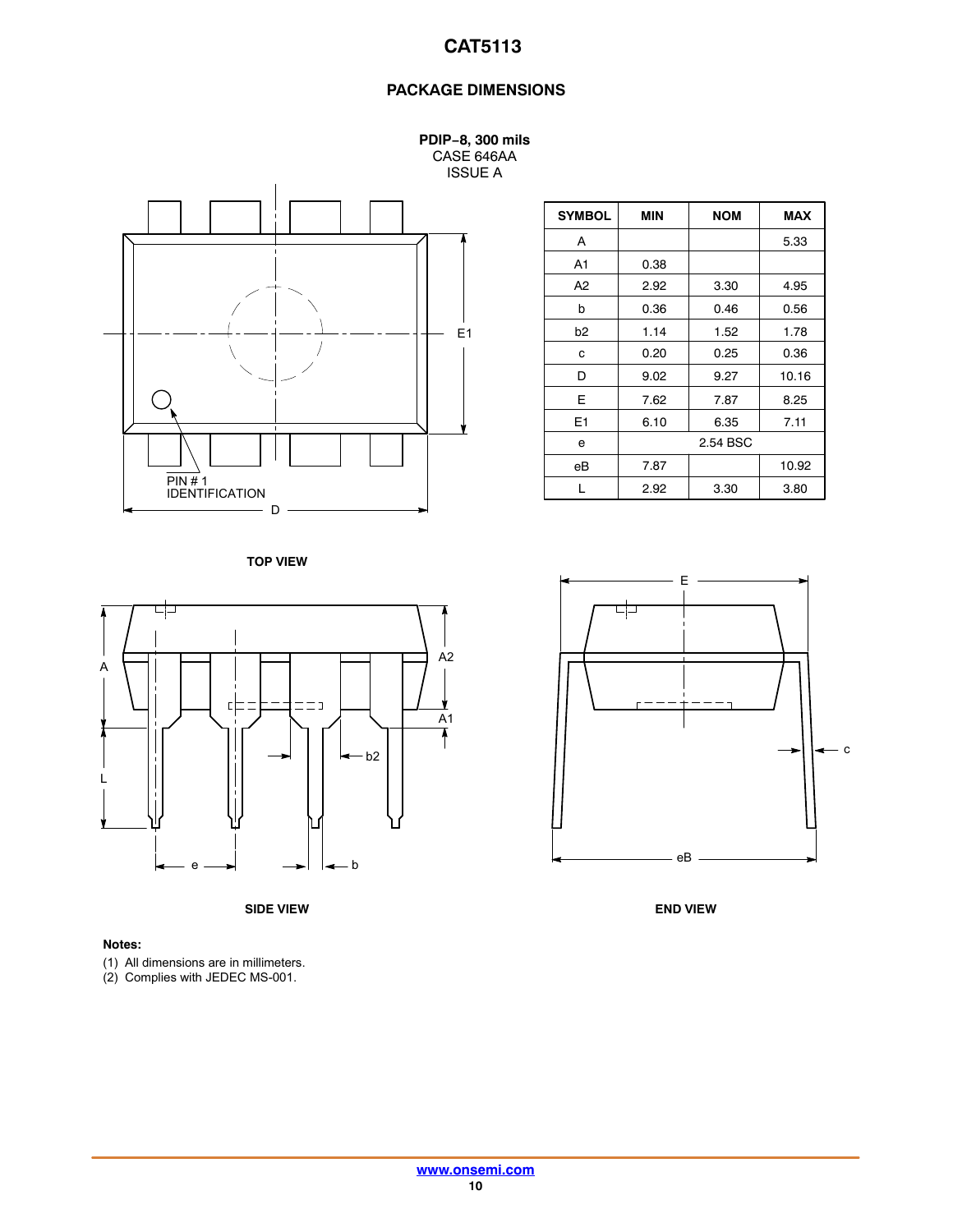## **PACKAGE DIMENSIONS**

**SOIC 8, 150 mils** CASE 751BD ISSUE O



**TOP VIEW**

| <b>SYMBOL</b>  | MIN  | <b>NOM</b> | <b>MAX</b> |
|----------------|------|------------|------------|
| A              | 1.35 |            | 1.75       |
| A <sub>1</sub> | 0.10 |            | 0.25       |
| b              | 0.33 |            | 0.51       |
| с              | 0.19 |            | 0.25       |
| D              | 4.80 |            | 5.00       |
| E              | 5.80 |            | 6.20       |
| E1             | 3.80 |            | 4.00       |
| e              |      | 1.27 BSC   |            |
| h              | 0.25 |            | 0.50       |
| L              | 0.40 |            | 1.27       |
| θ              | 0°   |            | 8°         |



**SIDE VIEW END VIEW**

#### **Notes:**

(1) All dimensions are in millimeters. Angles in degrees.

(2) Complies with JEDEC MS-012.

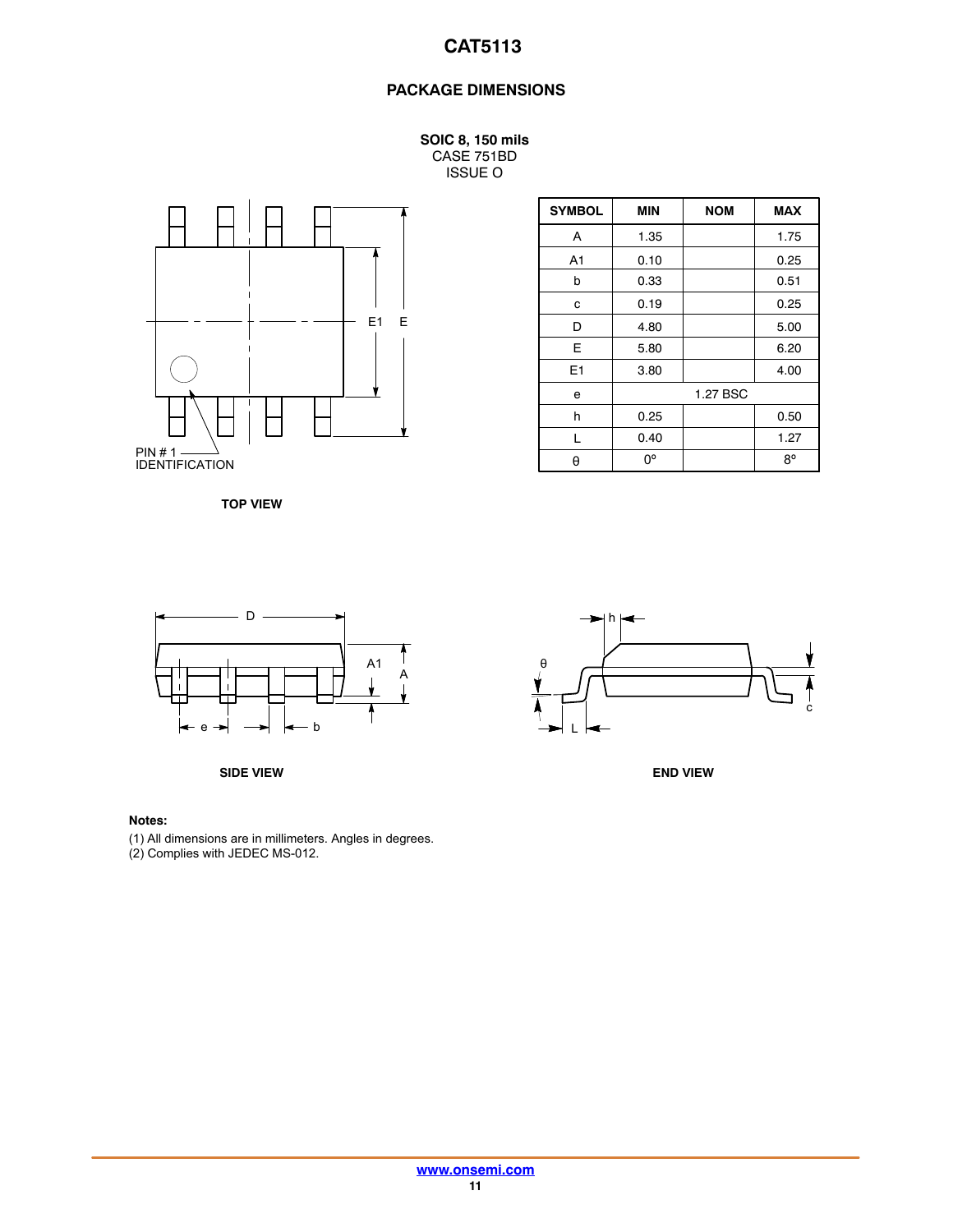### **PACKAGE DIMENSIONS**

**MSOP 8, 3x3** CASE 846AD ISSUE O



**TOP VIEW**

| <b>SYMBOL</b>  | MIN      | <b>NOM</b> | <b>MAX</b>  |  |
|----------------|----------|------------|-------------|--|
| A              |          |            | 1.10        |  |
| A1             | 0.05     | 0.10       | 0.15        |  |
| A <sub>2</sub> | 0.75     | 0.85       | 0.95        |  |
| b              | 0.22     |            | 0.38        |  |
| c              | 0.13     |            | 0.23        |  |
| D              | 2.90     | 3.00       | 3.10        |  |
| F              | 4.80     | 4.90       | 5.00        |  |
| E1             | 2.90     | 3.00       | 3.10        |  |
| e              |          | 0.65 BSC   |             |  |
| L              | 0.40     | 0.60       | 0.80        |  |
| L1             | 0.95 REF |            |             |  |
| L <sub>2</sub> | 0.25 BSC |            |             |  |
| θ              | O٥       |            | $6^{\circ}$ |  |







**DETAIL A**

#### **Notes:**

- (1) All dimensions are in millimeters. Angles in degrees.
- (2) Complies with JEDEC MO-187.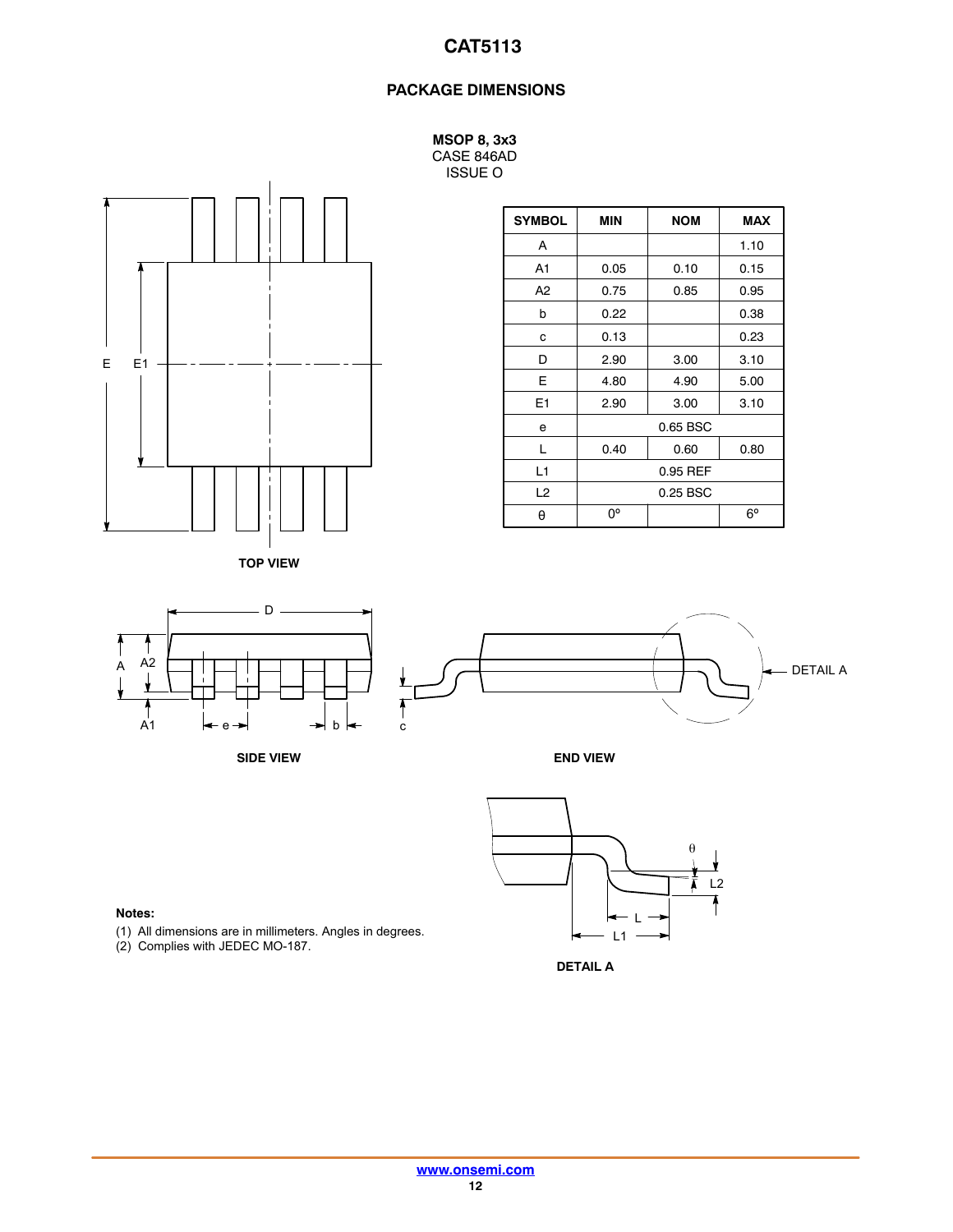## **PACKAGE DIMENSIONS**

**TSSOP8, 4.4x3** CASE 948AL ISSUE O



| <b>SYMBOL</b>  | <b>MIN</b> | <b>NOM</b> | <b>MAX</b> |  |
|----------------|------------|------------|------------|--|
| A              |            |            | 1.20       |  |
| A1             | 0.05       |            | 0.15       |  |
| A <sub>2</sub> | 0.80       | 0.90       | 1.05       |  |
| b              | 0.19       |            | 0.30       |  |
| с              | 0.09       |            | 0.20       |  |
| D              | 2.90       | 3.00       | 3.10       |  |
| E              | 6.30       | 6.40       | 6.50       |  |
| E1             | 4.30       | 4.40       | 4.50       |  |
| е              | 0.65 BSC   |            |            |  |
| L              | 1.00 REF   |            |            |  |
| L1             | 0.50       | 0.60       | 0.75       |  |
| θ              | 0°         |            | 8°         |  |





#### **Notes:**

(1) All dimensions are in millimeters. Angles in degrees.

(2) Complies with JEDEC MO-153.